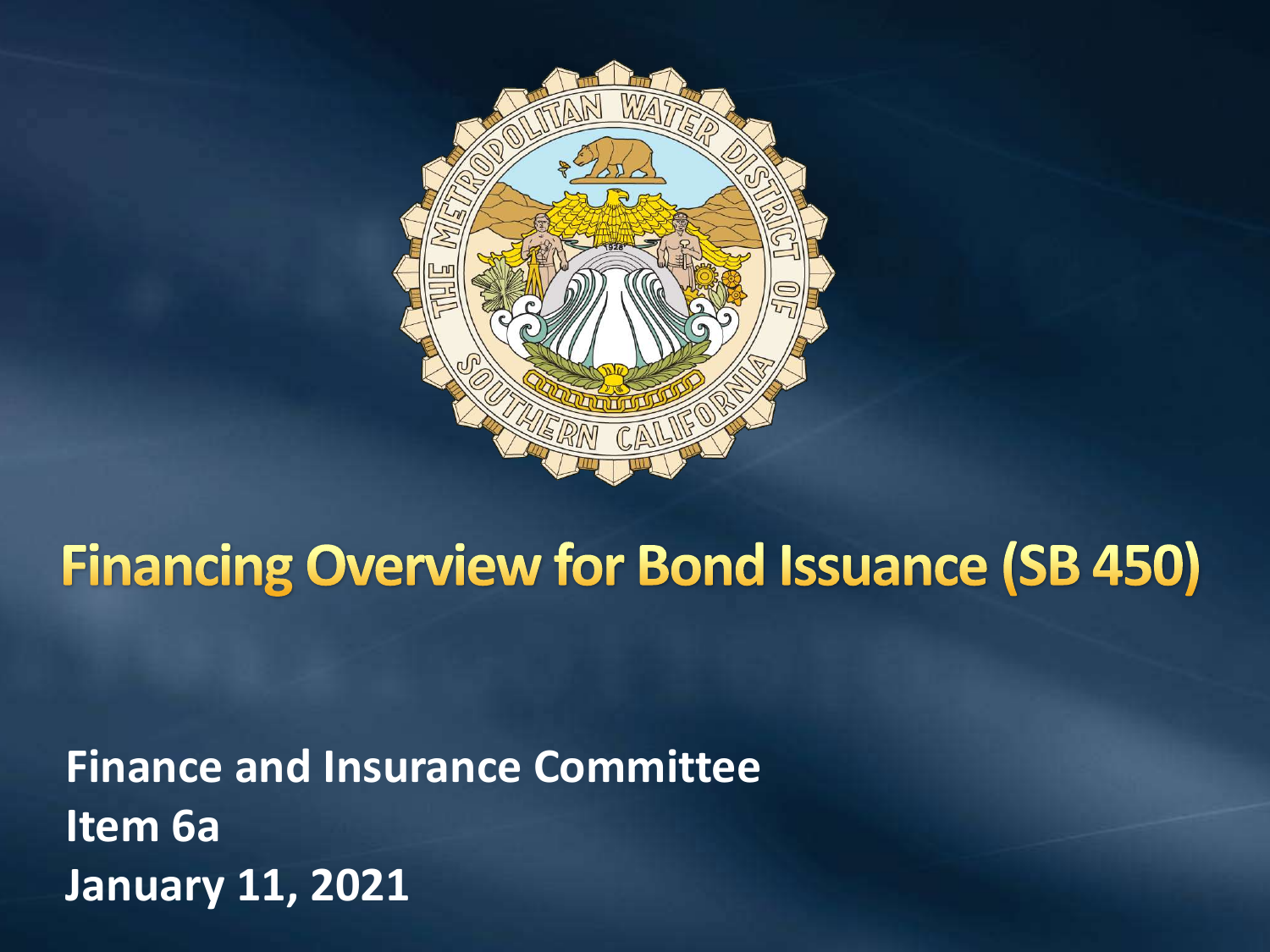## **Proposed Bond Issuance**

- **Water Revenue Bonds, 2021 Series A**
- **Estimated total proceeds of \$189.2 million bond par amount and estimated premium of \$66.5 million**
- **Proceed will provide \$255.0 million to fund a portion of the FY 2020-21 and FY 2021-22 Capital Investment Plan and fund costs of issuance**
- **Other estimates for the 2021 Series A refunding bonds:**

| The estimated all-in true interest cost of the bonds: | 2.65%         |
|-------------------------------------------------------|---------------|
| The estimated average life of bonds:                  | 19.8 Years    |
| The estimated debt service of the bonds:              | \$376,300,000 |
| The estimated total financing cost of the bonds:      | \$759,600     |

- **The tax-exempt bond market is favorable, with strong investor demand and near historic-low interest rates**
- **Bonds will be marketed the week of January 18**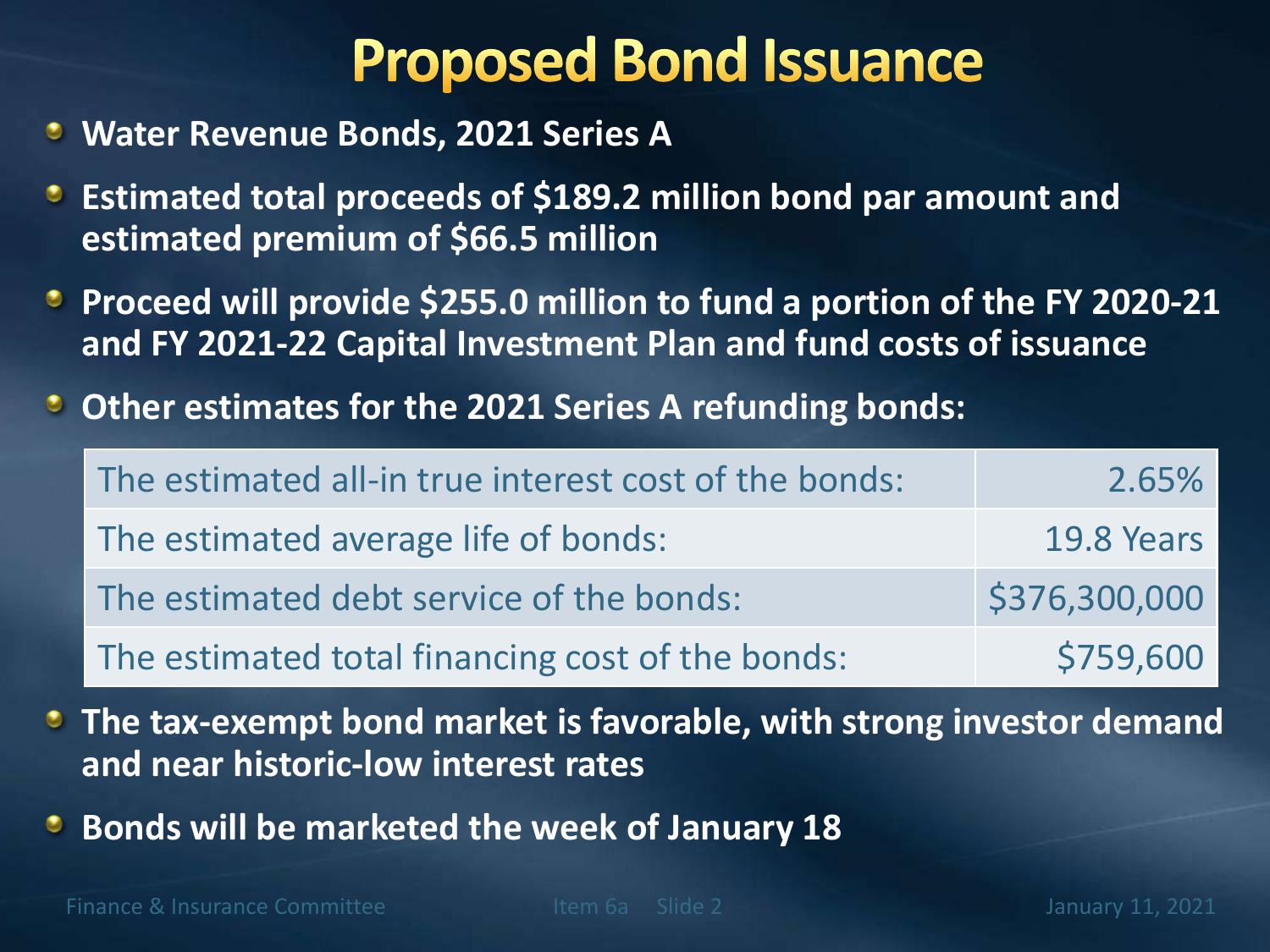## **Metropolitan's Revenue Bond Ratings**

### **S&P Global Ratings -Stable outlook**

- **AAA - Senior-lien long-term bonds**
- **AA+ - Subordinate-lien long-term bonds**
- **A-1+ - Highest short-term rating for both liens**

## **Moody's Ratings-Stable outlook**

- **Aa1 - Senior-lien long-term bonds**
- **VMIG 1 - Highest short-term rating**

### *C* Fitch Ratings

- **AA+ - Senior-lien long-term bonds**
- **AA+ - Subordinate-lien long-term bonds**
- **F1+ - Highest short-term rating for both liens**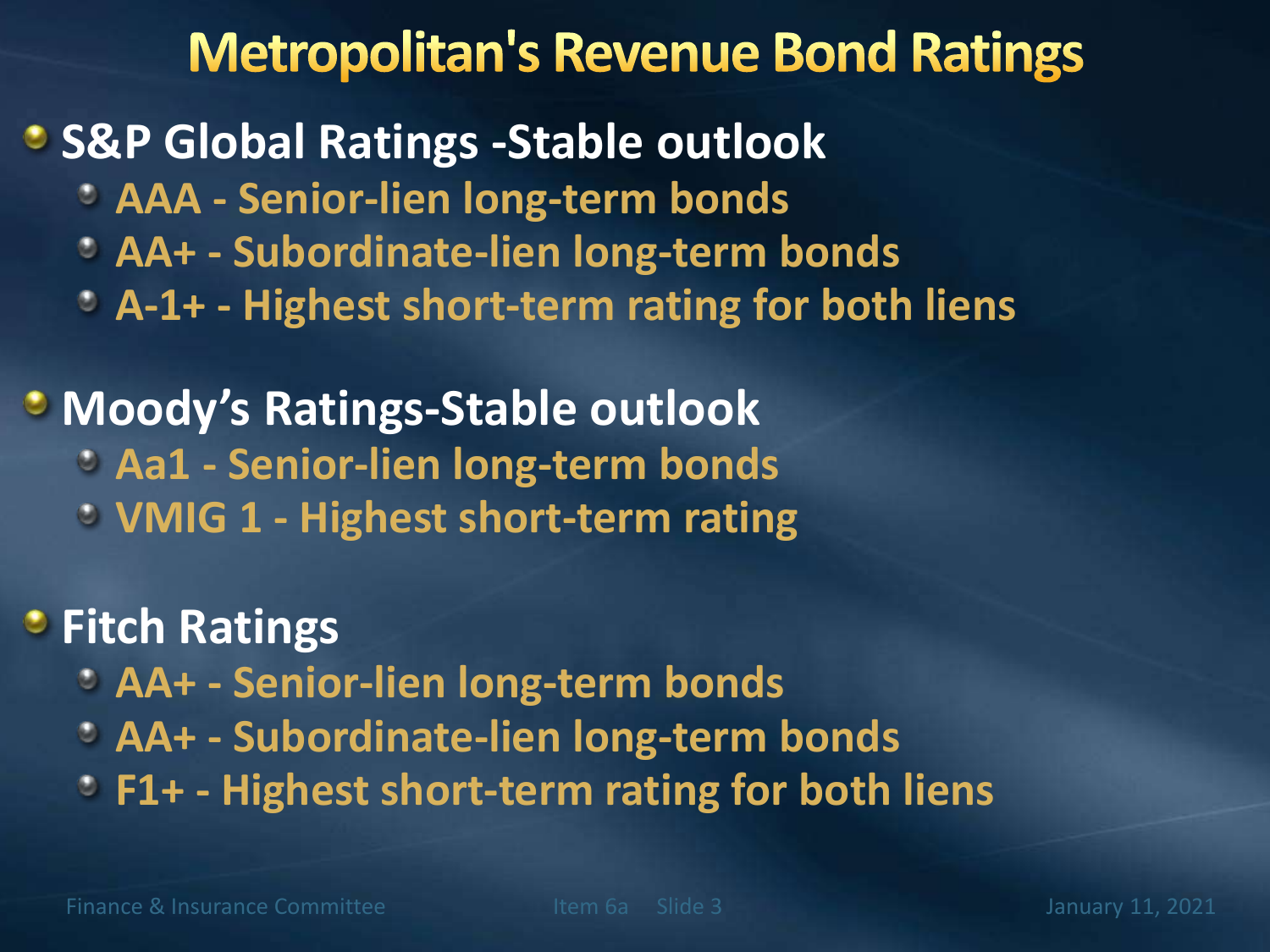## **S&P Global Ratings Highlights**

#### **Positive Drivers:**

- **Primary wholesaler to a large and extremely robust and diverse service area**
- **Diverse water supply from Colorado River, SWP, water transfers and stored water reserves**
- **Strong financial management, conservative forecasting, ample reserves, and robust drought and resource planning**
- **Willingness and ability to raise rates. Recently approved rate increases will support sound financial metrics**
- **Manageable near-term capital program, as a relatively sizable portion is funded on a pay-as-you-go basis**

#### **Negative Drivers:**

- **Sustained deterioration in the credit fundamentals, primarily measured by total financial capacity, could revise the outlook to negative or lower the rating**
- **Material decline in water sales, due to the development of significantly lower cost supply alternatives or the loss of a major member, although neither is likely to occur over the two-year outlook**
- **Affordability concerns, as retail water rates, in the service area, may not be affordable for all customers served (defined as those living in census tracts below 80% of median household income, or about 50% of the population)**
- **COVID-19 not currently a credit risk, cited concerns of demand for further rate reductions or deferrals as the pandemic spreads and the recession deepens**

Finance & Insurance Committee Item 6a Slide 4 January 11, 2021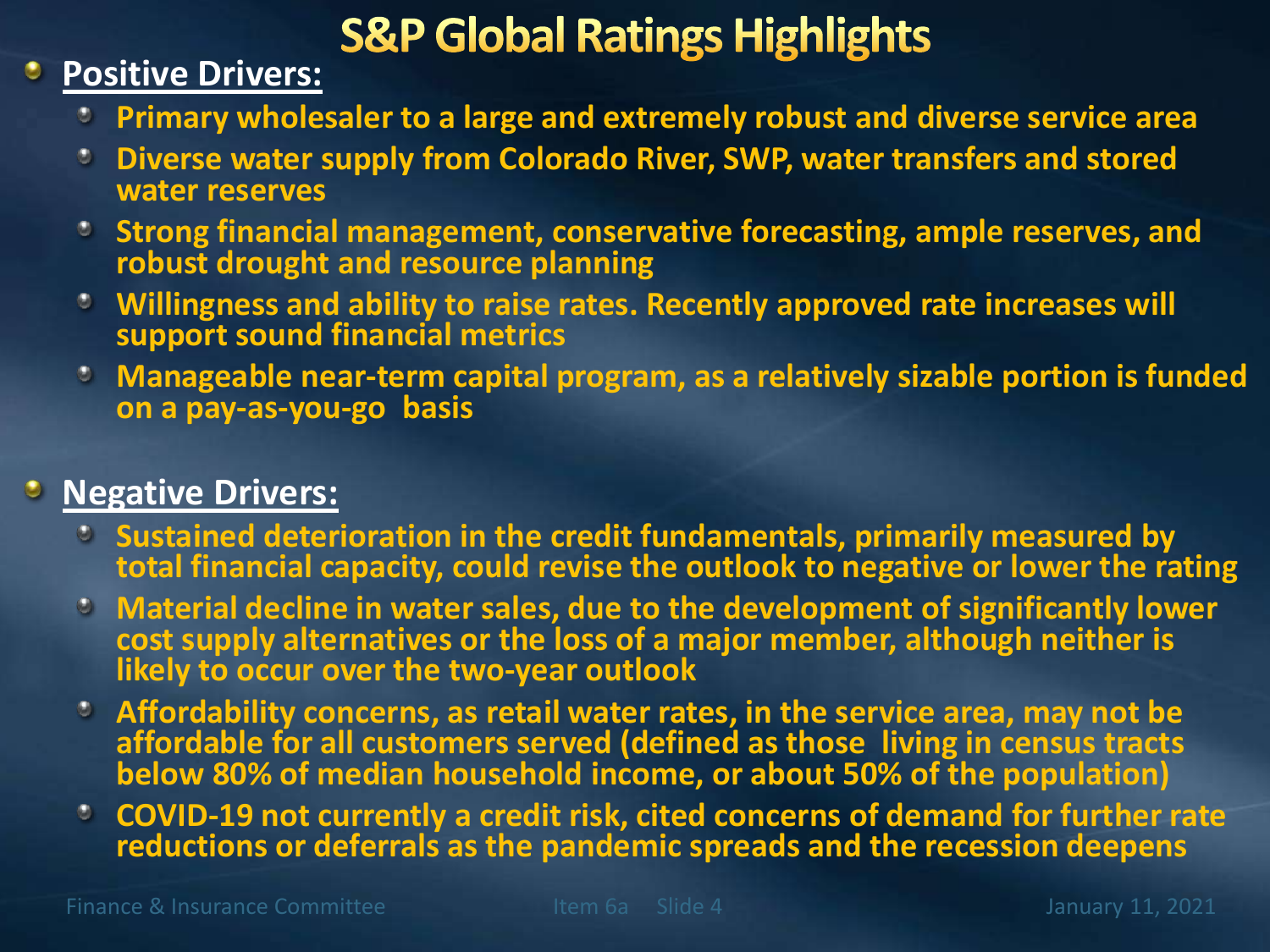## **Moody's Ratings Highlights**

#### **Positive Drivers:**

- **Favorable position as water wholesaler to an expansive service area**
- **Growing service area population with income levels in line with US medians**
- **As a wholesale water provider, somewhat insulated from delinquencies and other potential impacts of COVID-19**
- **Board took immediate steps to address potential COVID-19 challenges, such as modified rate increases and a deferral program for member agency invoices from January to June 2021**
- **Consistent financial performance supported by long-term planning and measured rate increases**
- **Favorable and increasing water storage capacity**
- **Negative Drivers:** 
	- **Pressured water supplies vulnerable to climate change**
	- **Large capital plan to finance additional water supplies and address environmental concerns**
	- **Efforts by some member agencies to reduce water purchases**
	- **Ongoing litigation challenging rates and regulatory requirements**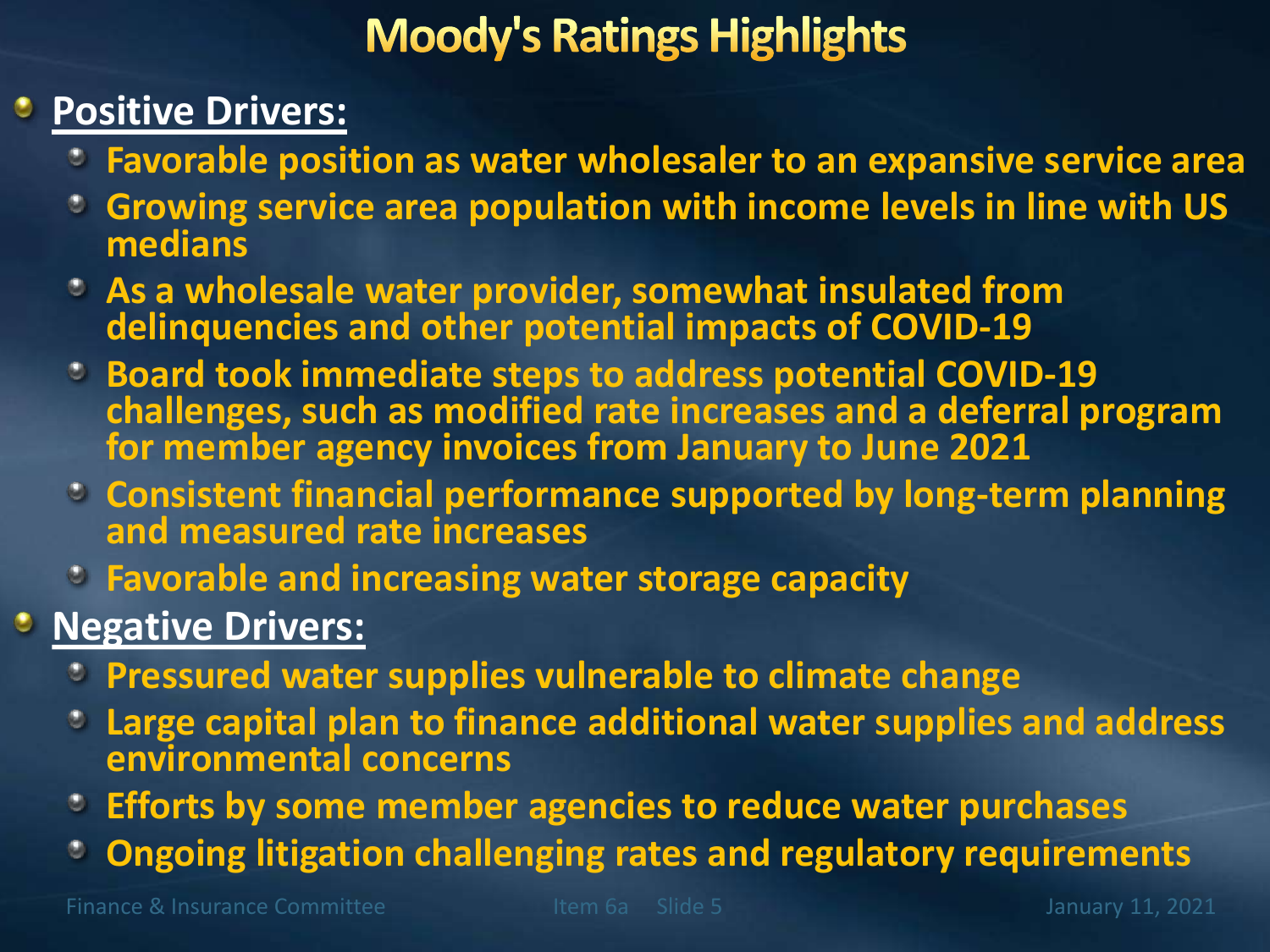# **Revenue Bond Debt by Type - January 2021 Includes Projected 2021 A Financing \$4.0 Billion**



**Finance & Insurance Committee Item 6a Slide 6 January 11, 2021**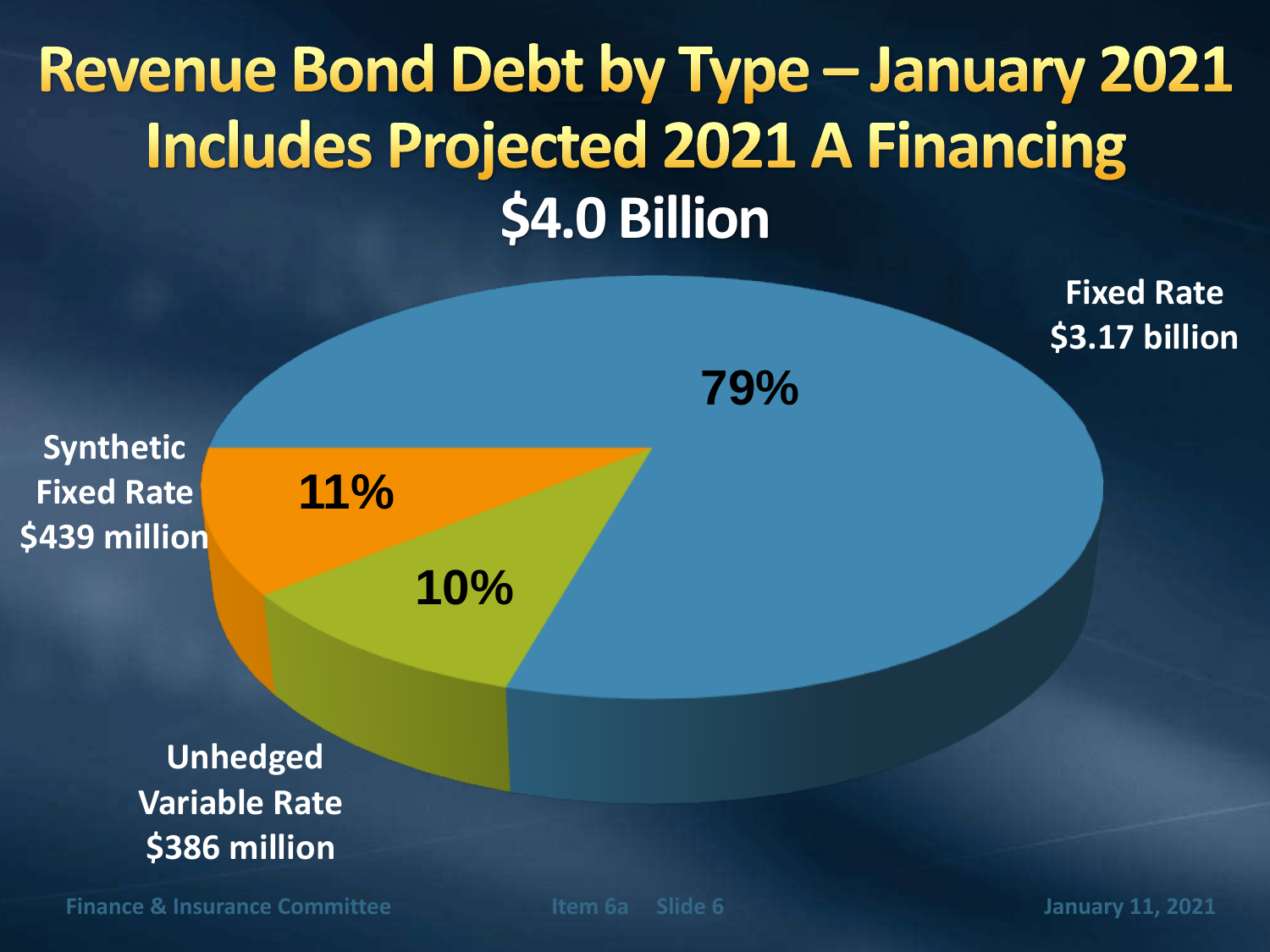## **Revenue Bond Debt Amortization Includes Projected 2021 Series A**

 **\$- \$50 \$100 \$150 \$200 \$250 2021 2026 2031 2036 2041 2046 2051 Millions Fiscal Year Ending Fixed Principle Variable Principle 2021 A Principle**

**Finance & Insurance Committee Item 6a Slide 7 January 11, 2021**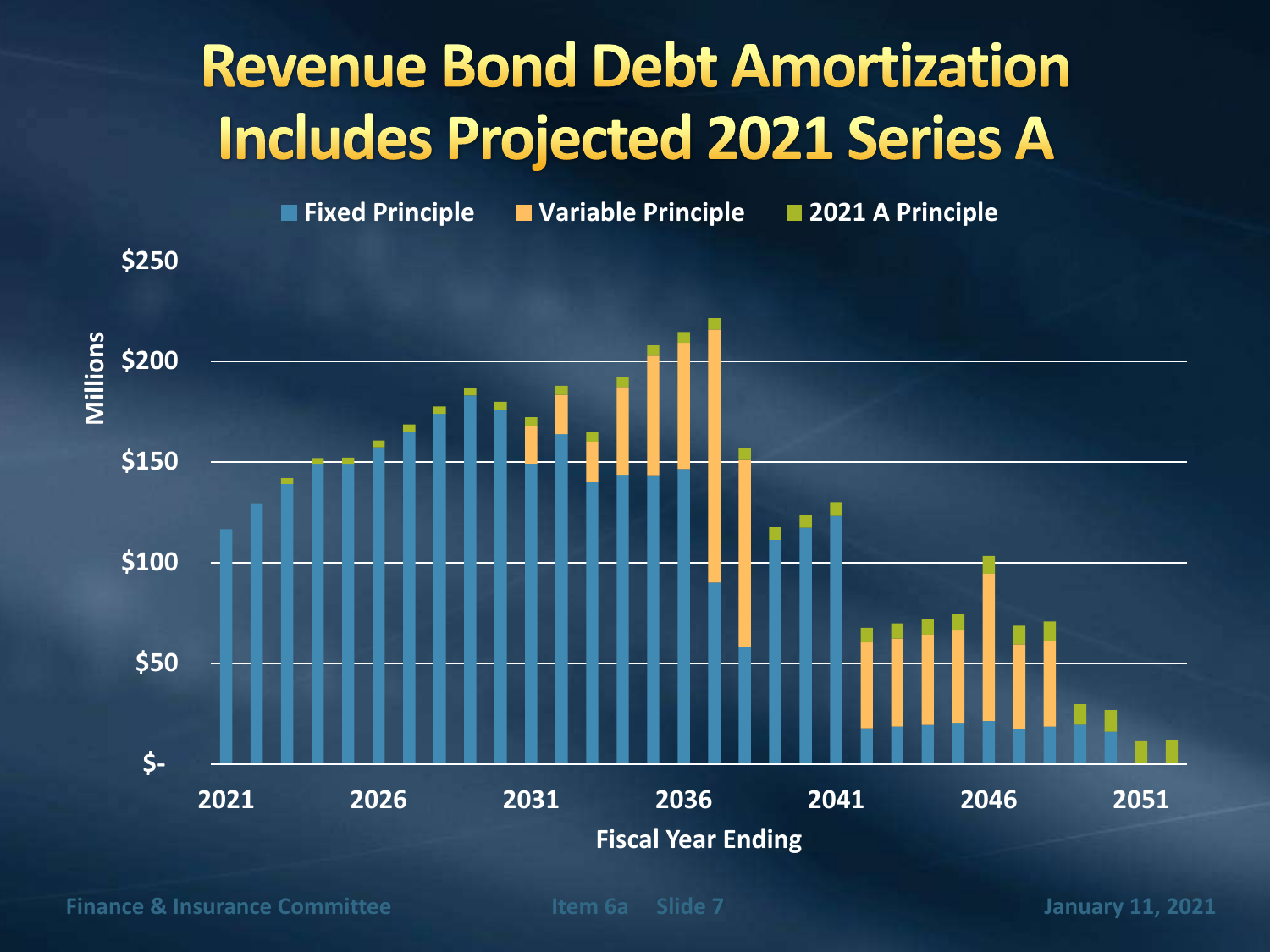# **Revenue Bond Debt Service Includes Projected 2021 Series A**